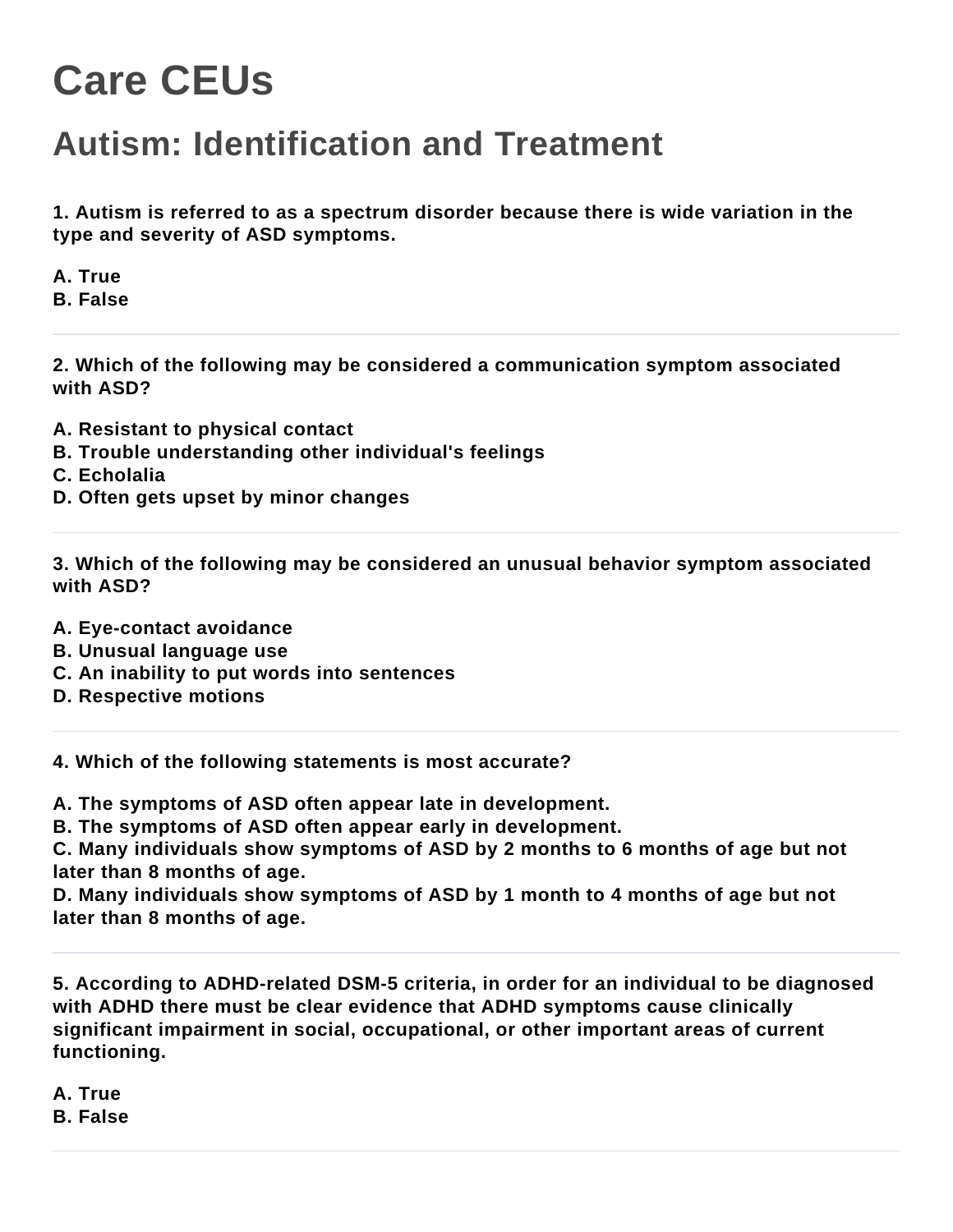**6. According to the text, how many minutes of physical activity should children and adolescents do each day?**

**A. 20 minutes**

- **B. 30 minutes**
- **C. 40 minutes**
- **D. 60 minutes**

**7. Joint attention therapy may refer to form of therapy that focuses on improving specific skills related to shared attention, such as pointing and coordinating looks between a person and an object.**

**A. True B. False**

**8. A patient has questions regarding Risperdal. Which of the following educational points should be expressed to the patient?**

**A. Risperdal is an antipsychotic agent indicated for the treatment of irritability associated with autistic disorder in children and adolescents aged 5 -16 years. B. Risperdal is selective serotonin reuptake inhibitor indicated for the treatment of depression associated with autistic disorder in children and adolescents. C. Risperdal is a central nervous system stimulant used to treat autistic disorder.**

**D. Risperdal is not used to treat ASD.**

**9. What is the initial recommended dose of Abilify for pediatric patients with autistic disorder?**

**A. 2 mg/day B. 4 mg/day C. 8 mg/day D. 10 mg/day**

**10. A fellow health care professional has questions regarding Concerta. Which of the following informational points of interest should be communicated to the health care professional regarding Concerta?**

**A. Concerta is a selective serotonin reuptake inhibitor.**

- **B. A typical starting dose for children and adolescents is 18 mg once daily.**
- **C. Concerta is not associated with dry mouth.**
- **D. There are no warnings associated with Concerta.**